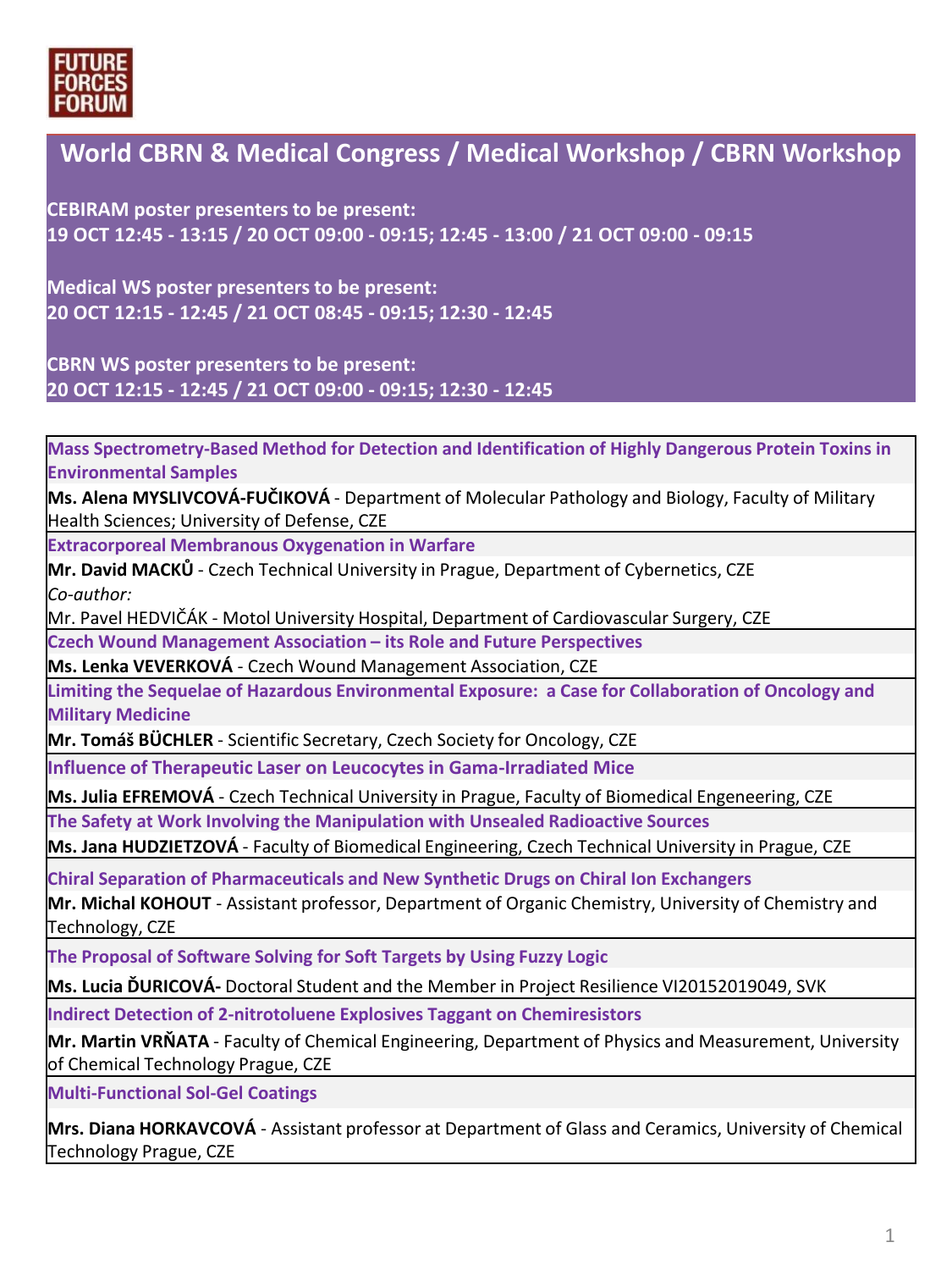

### **World CBRN & Medical Congress / Medical Workshop / CBRN Workshop**

**CEBIRAM poster presenters to be present: 19 OCT 12:45 - 13:15 / 20 OCT 09:00 - 09:15; 12:45 - 13:00 / 21 OCT 09:00 - 09:15**

**Medical WS poster presenters to be present: 20 OCT 12:15 - 12:45 / 21 OCT 08:45 - 09:15; 12:30 - 12:45**

**CBRN WS poster presenters to be present: 20 OCT 12:15 - 12:45 / 21 OCT 09:00 - 09:15; 12:30 - 12:45**

**Rapid Immunochemical Tests for Anabolic Steroids and Synthetic Drugs**

**Prof. Oldřich LAPČÍK** - Head of the Department of Natural Compounds, Faculty of Food and Biochemical Technology, University of Chemistry and Technology Prague, CZE

**Examination of Forensic Evidence Contaminated by CBRNE**

**Mr. Tomáš DROPA** - National Institute for NBC Protection, CZE

*Co-authors:* 

Mr. Martin URBAN - National Institute for NBC Protection, CZE

Mr. Petr HLAVÍN, Mr. Pavel KOLÁŘ - Institute of Criminalistics Prague , CZE

**Ammonium Nitrate Safe Governance Program Initiative in Georgia**

**Mrs. Tamar CHACHIBAIA** - Head of Intergovernmental Agency for Ammonium Nitrate Safe Governance, GEO *Co-authors:*

Mr. Manuel PASTOR - Scientific Responsible of the NMR Unit, University of Santiago de Compostela, ESP Mr. Radovan FIALA - Head of Josef Dadok National NMR Centre, National Centre for Biomolecular Research & Central European Institute of Technology, Masaryk University, CZE

**Performance Analysis of Possible Terrorists Attacks Using Unmanned Aerial Vehicles**

**LTC Marek HÜTTER** - Ph.D student, Lecturer, Fire Rescue College, Fire Rescue Service of the Czech Republic, **CZE** 

*Co-author:*

Mr. Radomír ŠČUREK - Faculty of Safety Engineering, VSB - Technical University of Ostrava, CZE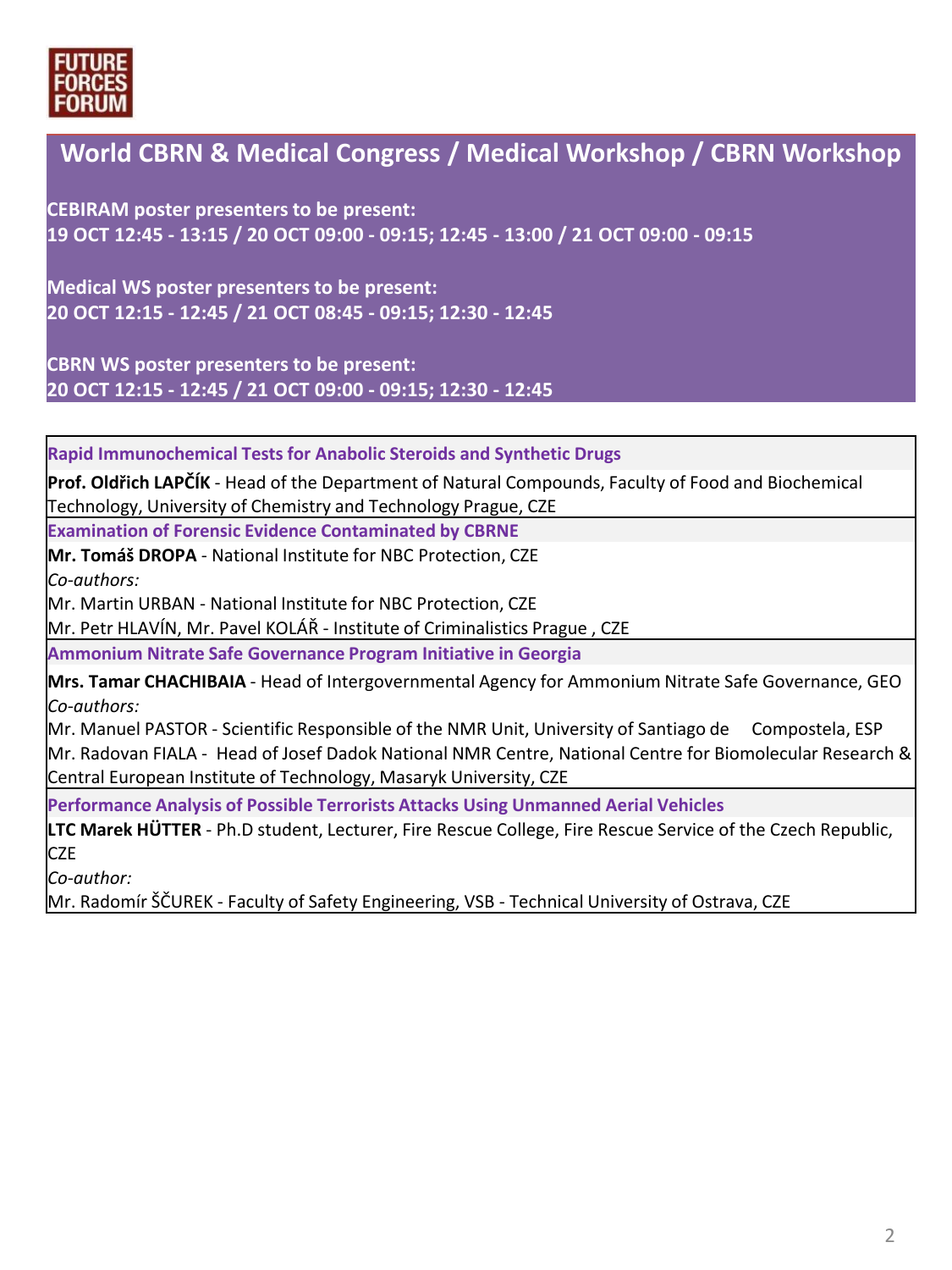

## **Geospatial, Hydrometeorological and GNSS Workshop (GEOMETOC)**

**Poster presenters to be present: 19 OCT 12:45 - 13:15 / 20 OCT 09:00 - 09:15; 12:20 - 12:40 / 21 OCT 08:45 - 09:15**

**Czech PRT in Logar Province**

**Mr. Petr KAVKA** - Czech Technical University in Prague, CZE

**The Modeling of the Terrain Passability of Military Vehicles**

**Mr. Martin BUREŠ** - Student, Department of Military Geography and Meteorology, University of Defence, CZE *Co-authors:*

Ms. Lucie ALMÁŠIOVÁ - Department of Military Geography and Meteorology, University of Defence, CZE Ms. Marie BŘEŇOVÁ - Department of Military Geography and Meteorology, University of Defence, CZE Mr. Filip DOHNAL - Department of Military Geography and Meteorology, University of Defence, CZE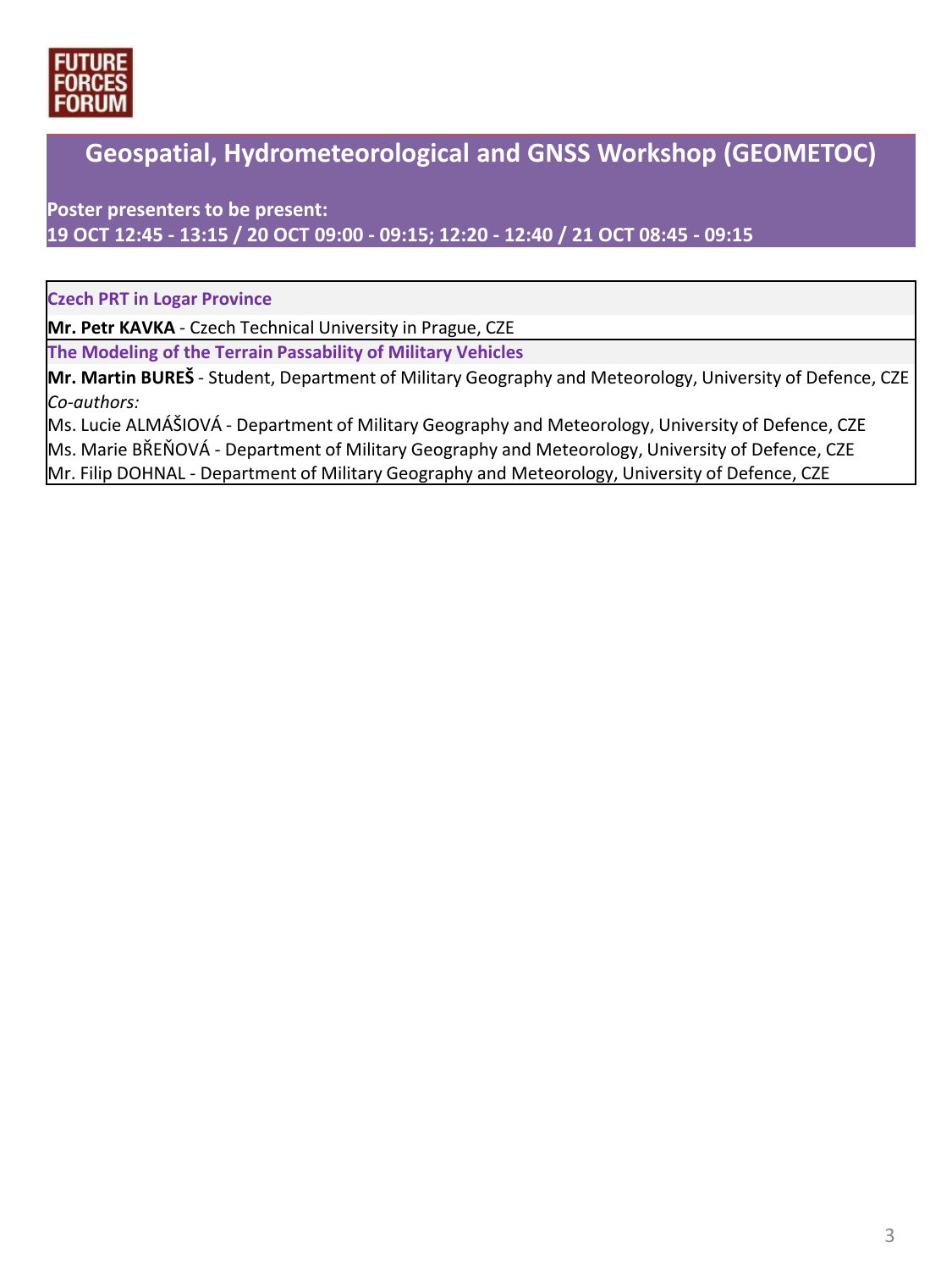

#### **Military Advanced Robotic Systems Conference (MARS)**

**Poster presenters to be present: 20 OCT 08:45 - 09:15; 13:00 - 13:15 / 21 OCT 08:45 - 09:15; 12:10 - 12:30**

**The Requirements for Future Military Robots Supporting Mobility**

**2LT Michal KOPULETÝ** - Engineer S-3 staff officer/153rd Engineer Battalion, Olomouc, CZE *Co-author:* 

CAPT Ota ROLENEC - Senior Lector, Department of Engineer Technology, Faculty of Military Technology, University of Defence, CZE

**SCI-ET-022 - Novel Employments for Autonomous Military Systems (AMS)**

**Prof. Phil SUTTON** - Visiting Professor of Science, Engineering & Technology Strategy, Department of Electrical & Electronic Engineering, Imperial College London, GBR

**Mobile Robot for Extreme External Working Conditions**

**Prof. Petr NOVÁK** - VŠB-Technical University Ostrava, Faculty of Mechanical Engineering, Department of Robotics, CZE

*Co-authors:*

Mr. Ján BABJAK, Mr. Tomáš KOT, Mr. Petr OLIVKA - VŠB-Technical University Ostrava, Faculty of Mechanical Engineering, Department of Robotics, CZE

Mr. Wojciech MOCZULSKI, Mr. Marek ADAMCZYK, Mr. Marcin JANUSZKA - Institute of Fundamentals of Machine Design, Silesian University of Technology Gliwice, POL

**Using Virtual Reality to Assist an Operator of the Military Robotic Manipulator Arm TAROS**

**Mr. Tomáš KOT** - VŠB-Technical University Ostrava, Faculty of Mechanical Engineering, Department of Robotics, CZE

*Co-author:*

Prof. Petr NOVÁK - VŠB-Technical University Ostrava, Faculty of Mechanical Engineering, Department of Robotics, CZE

**Financial and Economic Aspects of the Use of Advanced Robotic Systems in Future Military Operations**

**Mr. Aleš OLEJNÍČEK** - Head of the Section of Economics at the Department of Economics at the Faculty of Military Leadership, University of Defence, CZE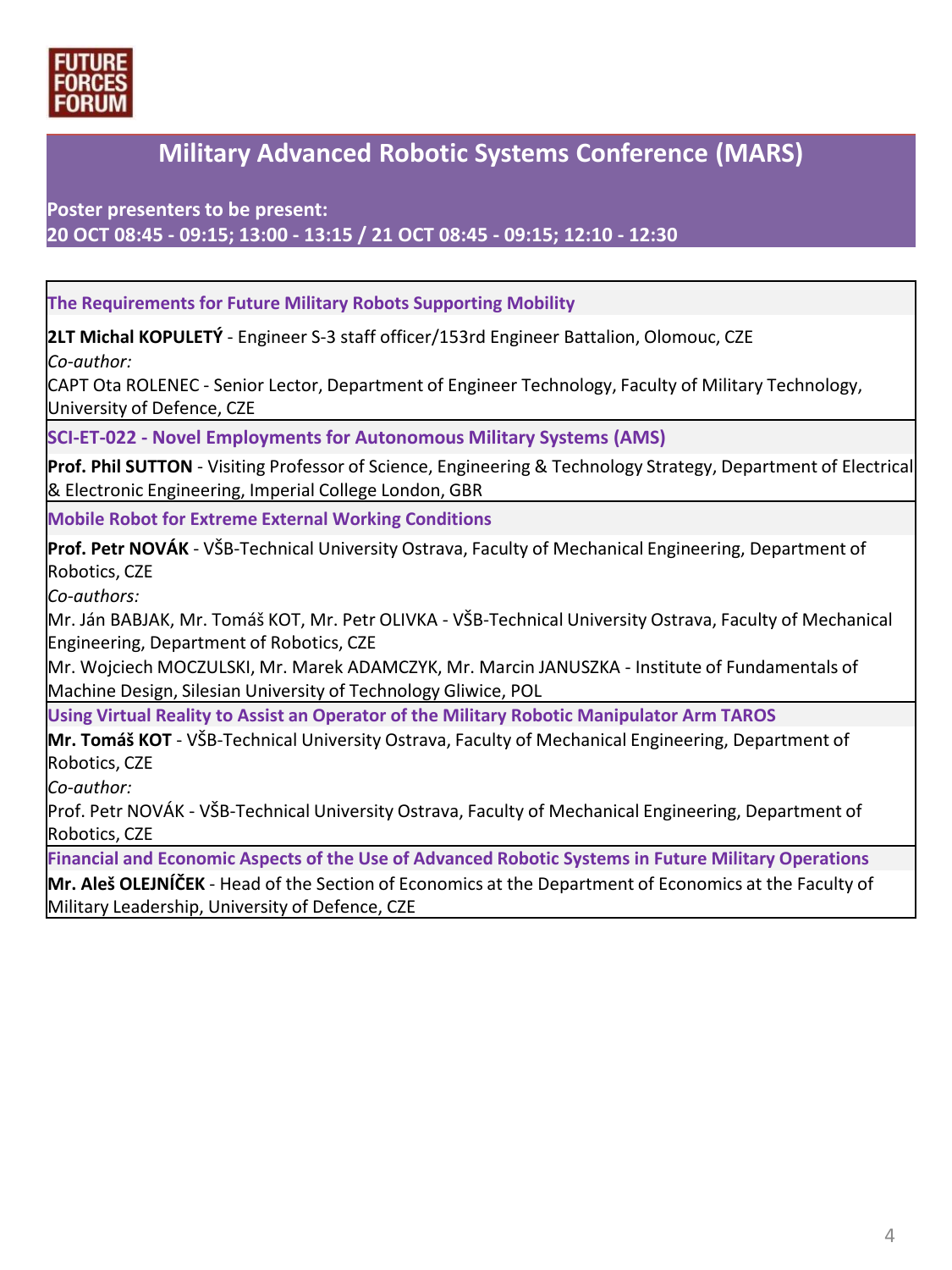

#### **Future Soldier Systems Conference (FSSC)**

**Poster presenters to be present: 20 OCT 09:00 - 09:15; 12:50 - 13:10 / 21 OCT 09:00 - 09:15; 12:30 - 12:45**

**Portable Line Illumination Systems**

**Mrs. Dana KŘEMENÁKOVÁ** - Dept. of Material Engineering, Textile Faculty, Technical University of Liberec, CZE

**Thermal Insulation Layers for Extreme Cold Weather Conditions**

**Mr. Rajesh MISHRA** - Dept. of Material Engineering, Textile Faculty, Technical University of Liberec, CZE

**Textile Structures with Electromagnetic Shielding Ability**

**Ms. Veronika TUNÁKOVÁ** - Dept. of Material Engineering, Faculty of Textile Engineering, Technical University of Liberec, CZE

**Promesogenic Photosensitive Ligands for Magnetic Nanoparticles Modification**

**Ms. Anna PORYVAI** - Ph.D. Student, University of Chemistry and Technology Prague, CZE

**Low Bit-rate Coded Speech Intelligibility – Comparison of Laboratory Test Results and Results of Test with Parallel Task**

**Mr. Jan HOLUB**- Faculty of Electrical Engineering, Head of Dept. of Measurement, Czech Technical University in Prague, CZE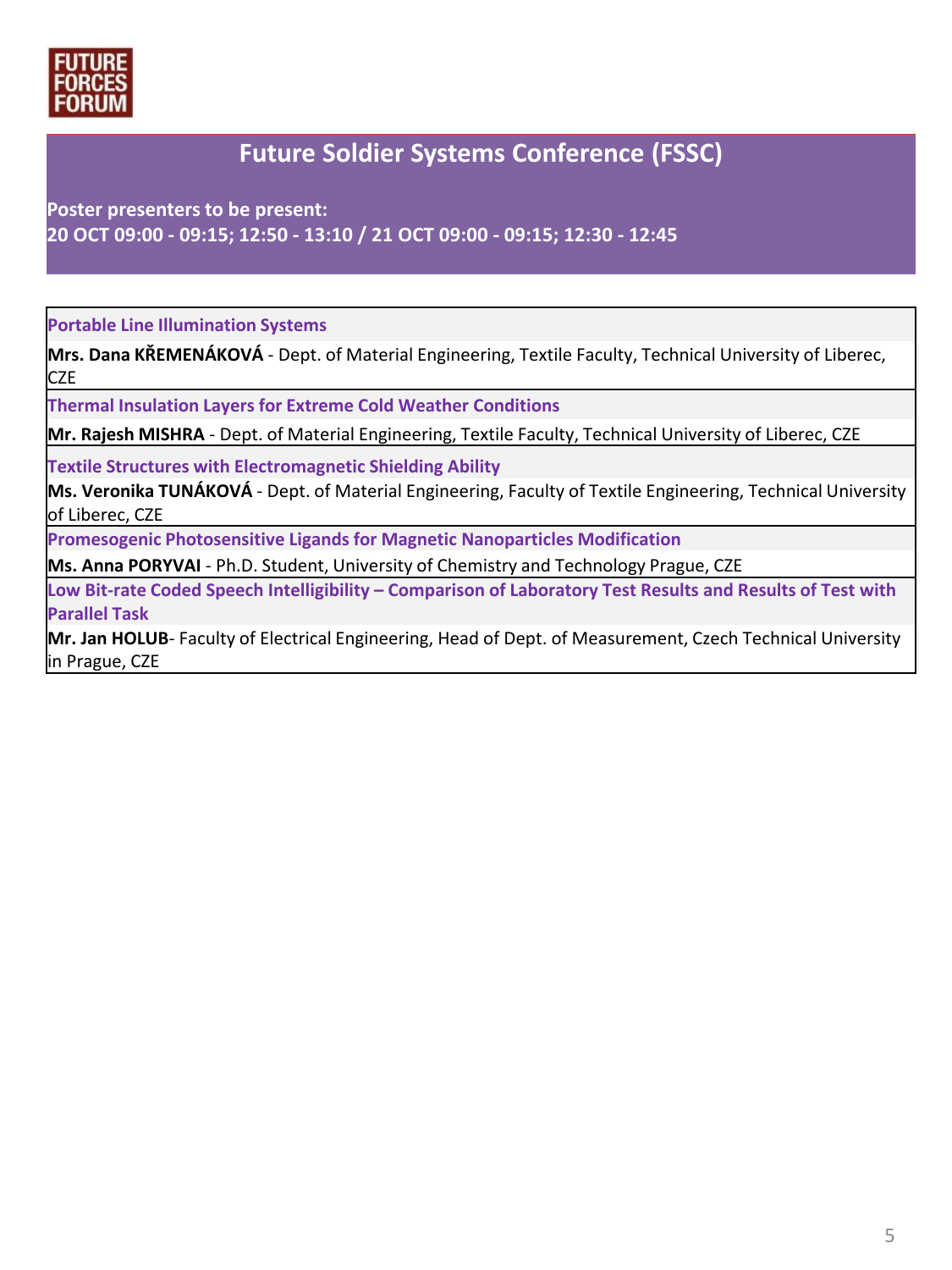

# **Logistics Capability Workshop (LCWS)**

**Poster presenters to be present: 20 OCT 09:00 - 09:15; 12:30 - 12:45 / 21 OCT 09:00 - 09:15**

**Vanadium Flow Battery as Stationary Storage of Electricity**

**Mr. Jiří VRÁNA** - PhD Student and Researcher, Faculty of Chemical Engineering; University of Chemistry and Technology, Prague, CZE

**Electrochemistry for Independent Mobile Energy Suply and Water Disinfection**

**Mr. Martin PAIDAR** - University of Chemistry and Technology, CZE *Co-author:* Prof. Karel BOUZEK - University of Chemistry and Technology, CZE